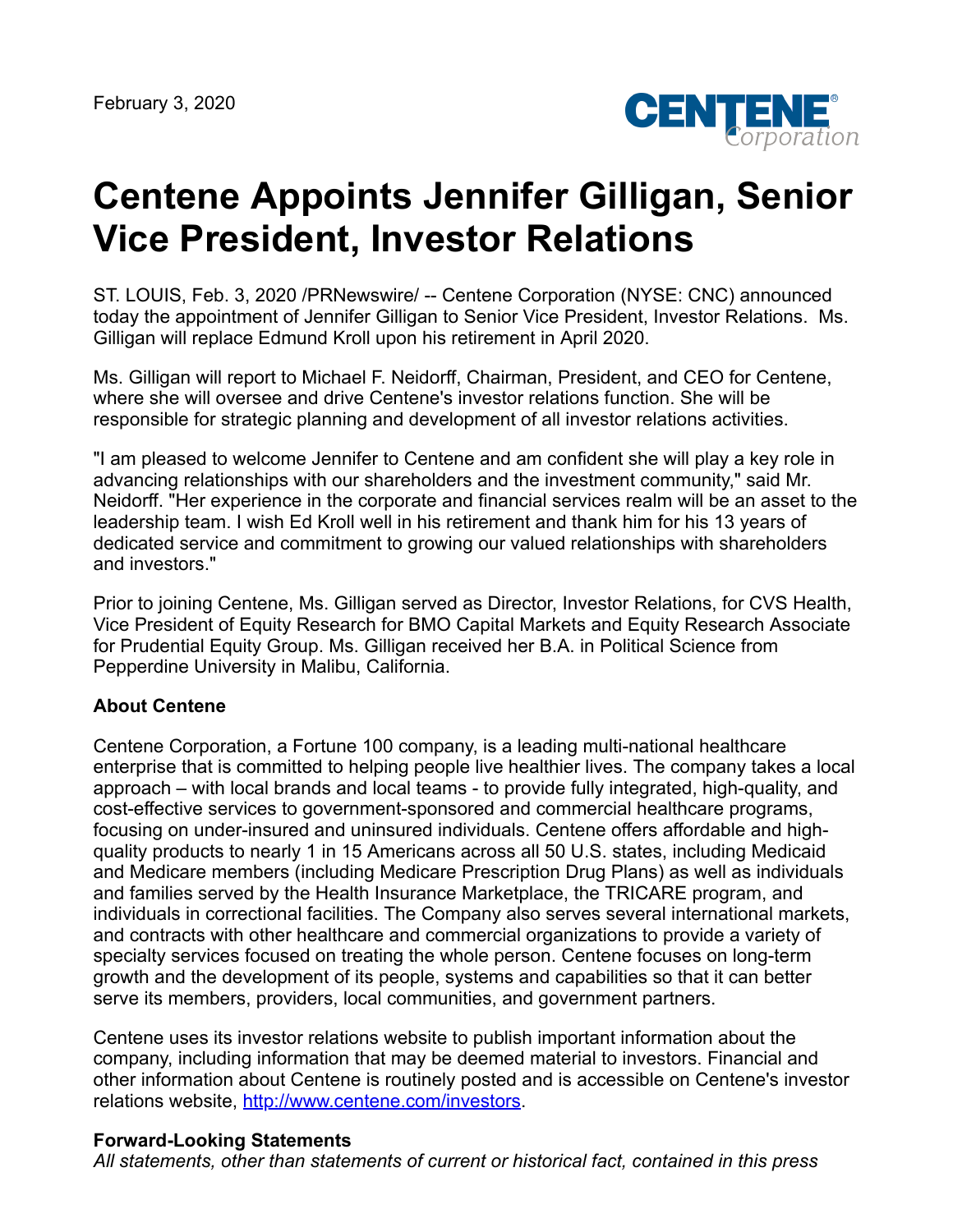*release are forward-looking statements. Without limiting the foregoing, forward-looking statements often use words such as "believe," "anticipate," "plan," "expect," "estimate," "intend," "seek," "target," "goal," "may," "will," "would," "could," "should," "can," "continue" and other similar words or expressions (and the negative thereof). Centene (the Company, our, or we) intends such forward-looking statements to be covered by the safe-harbor provisions for forward-looking statements contained in the Private Securities Litigation Reform Act of 1995, and we are including this statement for purposes of complying with these safe-harbor provisions. In particular, these statements include, without limitation, statements about our future operating or financial performance, market opportunity, growth strategy, competition, expected activities in completed and future acquisitions, including statements about the impact of our recently completed acquisition (the WellCare Acquisition) of WellCare Health Plans, Inc. (WellCare), other recent and future acquisitions, investments and the adequacy of our available cash resources. These forward-looking statements reflect our current views with respect to future events and are based on numerous assumptions and assessments made by us in light of our experience and perception of historical trends, current conditions, business strategies, operating environments, future developments and other factors we believe appropriate. By their nature, forward-looking statements involve known and unknown risks and uncertainties and are subject to change because they relate to events and depend on circumstances that will occur in the future, including economic, regulatory, competitive and other factors that may cause our or our industry's actual results, levels of activity, performance or achievements to be materially different from any future results, levels of activity, performance or achievements expressed or implied by these forward-looking statements. These statements are not guarantees of future performance and are subject to risks, uncertainties and assumptions. All forward-looking statements included in this press release are based on information available to us on the date hereof. Except as may be otherwise required by law, we undertake no obligation to update or revise the forward-looking statements included in this press release, whether as a result of new information, future events or otherwise, after the date hereof. You should not place undue reliance on any forward-looking statements, as actual results may differ materially from projections, estimates, or other forward-looking statements due to a variety of important factors, variables and events including but not limited to: uncertainty as to our expected financial performance following completion of the WellCare Acquisition; the possibility that the expected synergies and value creation from the WellCare Acquisition will not be realized, or will not be realized within the expected time period; the risk that unexpected costs will be incurred in connection with the integration of the WellCare Acquisition or that the integration of WellCare will be more difficult or time consuming than expected; unexpected costs, charges or expenses resulting from the WellCare acquisition; the inability to retain key personnel; disruption from the completion of the WellCare Acquisition, including potential adverse reactions or changes to business relationships with customers, employees, suppliers or regulators, making it more difficult to maintain business and operational relationships; the risk that, following the WellCare Acquisition, we may not be able to effectively manage our expanded operations; our ability to accurately predict and effectively manage health benefits and other operating expenses and reserves; competition; membership and revenue declines or unexpected trends; changes in healthcare practices, new technologies, and advances in medicine; increased healthcare costs; changes in economic, political or market conditions; changes in federal or state laws or regulations, including changes with respect to income tax reform or government healthcare programs as well as changes with respect to the Patient Protection and Affordable Care Act and the Health Care and Education Affordability Reconciliation Act, collectively referred to as the Affordable Care Act (ACA) and any regulations enacted thereunder that may result from changing political conditions or judicial actions, including the ultimate outcome in "Texas v. United States of America" regarding the constitutionality of the ACA; rate cuts or other*